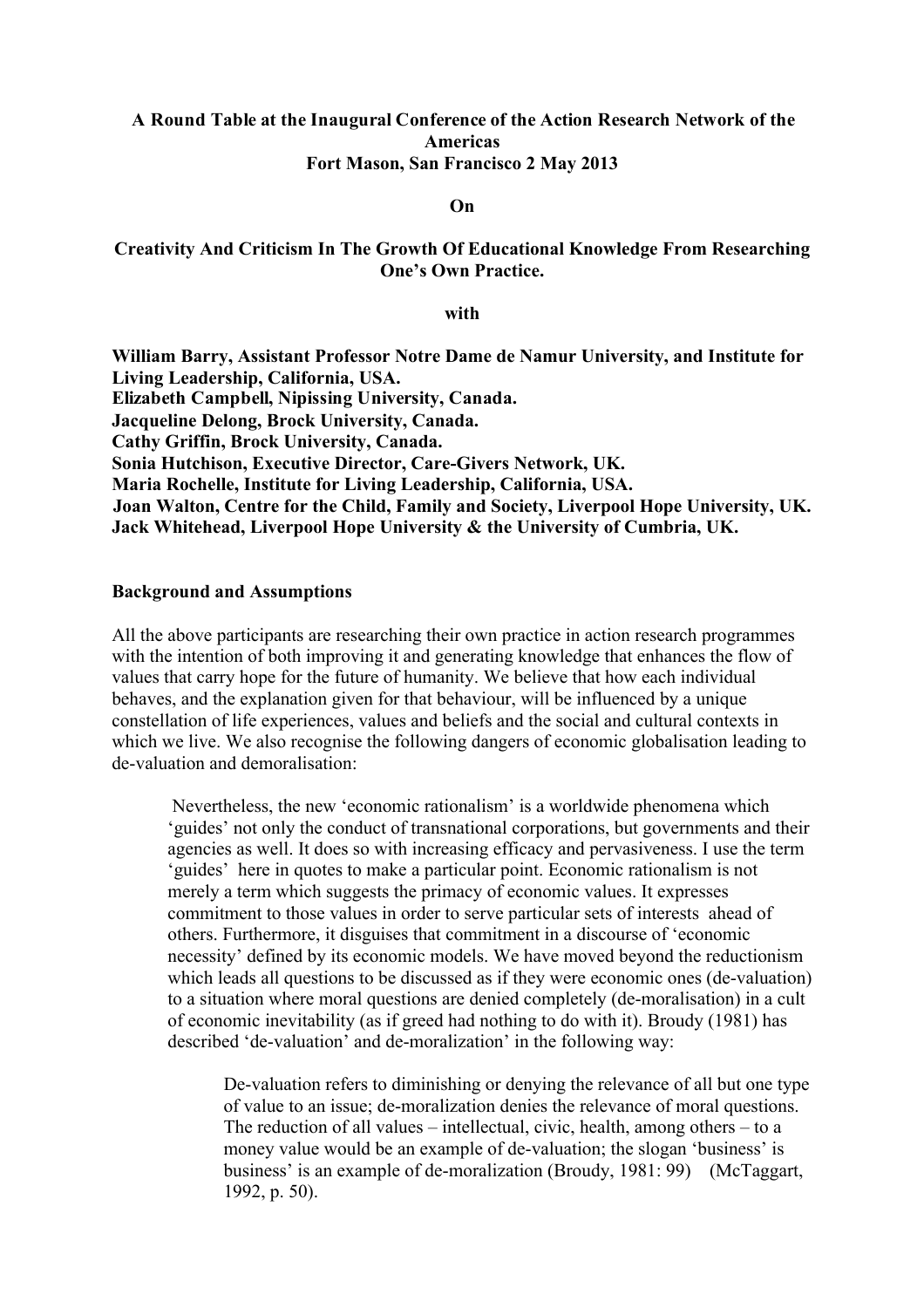#### **Purpose**

The purpose of the Round Table discussion is to bring people together who are interested in sharing ideas about this approach to research, and who, through their masters and doctoral degrees, have contributed to the academic credibility of this approach. We shall be exploring how the sharing of individual stories and experiences, whilst working with collaborative/cooperative values in contexts influenced by economic rationalism, can create knowledge that enables us to improve practice in contributing to human flourishing.

#### **Data**

Our data are the explanations already produced by participants. These will inform the conversation in the Round Table on our intentions to create a future which is not yet realised in practice and which we are committed to exploring.

Here are some of the data we shall be drawing on:

Barry, B. (2012) Challenging the status quo meaning of educational quality: Introducing Transformational Quality (TQ) Theory©Educational Journal of Living Theories, 5(1); pp. 1- 26. Retrieved 3 February 2013 from [http://ejolts.net/node/191 .](http://ejolts.net/node/191)

William Barry's Ph.D. Research – a youtube video at [http://www.youtube.com/watch?v=S7HVfxq4l-8 .](http://www.youtube.com/watch?v=S7HVfxq4l-8)

Campbell, E. (2011) Journey to the Otherway: How Can I Improve My Practice By Living My Values Of Love And Joy More Fully? MA Dissertation, Brock University, Canada. Retrieved 12 March 2012 fro[m http://www.spanglefish.com/ActionResearchCanada](http://www.spanglefish.com/ActionResearchCanada)

Campbell, E., Delong, J., Griffin, C. with Whitehead, J. (2013) Action research transcends constraints of poverty in elementary, high school and post-graduate settings. Presentation at the 2013 American Educational Research Association Conference in San Francisco with the Theme: Education and Poverty: Theory, Research, Policy and Praxis. Retrieved 15 April 2013 from

[http://www.actionresearch.net/writings/aera13/jdlcjwaera13cgopt.pdf.](http://www.actionresearch.net/writings/aera13/jdlcjwaera13cgopt.pdf)

Griffin, C. (2011) How can I improve my Practice by Living my Values of Love, Trust and Authenticity more fully? M.Ed Project, Brock University. Retrieved 12 March 2012 from <http://www.spanglefish.com/ActionResearchCanada>

Delong, J., Campbell, E. & Whitehead, J. with Griffin (2013) How are we creating cultures of inquiry with self-studies that transcend constraints of poverty on learning? Presentation at the 2013 American Educational Research Association Conference in San Francisco with the Theme: Education and Poverty: Theory, Research, Policy and Praxis. Retrieved 15 April 2013 from [http://www.actionresearch.net/writings/aera13/jdlcjwaera13cgopt.pdf .](http://www.actionresearch.net/writings/aera13/jdlcjwaera13cgopt.pdf)

Delong, J. (2002) How Can I Improve My Practice As A Superintendent of Schools and Create My Own Living Educational Theory. Ph.D. Thesis, University of Bath. Retrieved 14 July 2011 from [http://www.actionresearch.net/delong.shtml .](http://www.actionresearch.net/delong.shtml)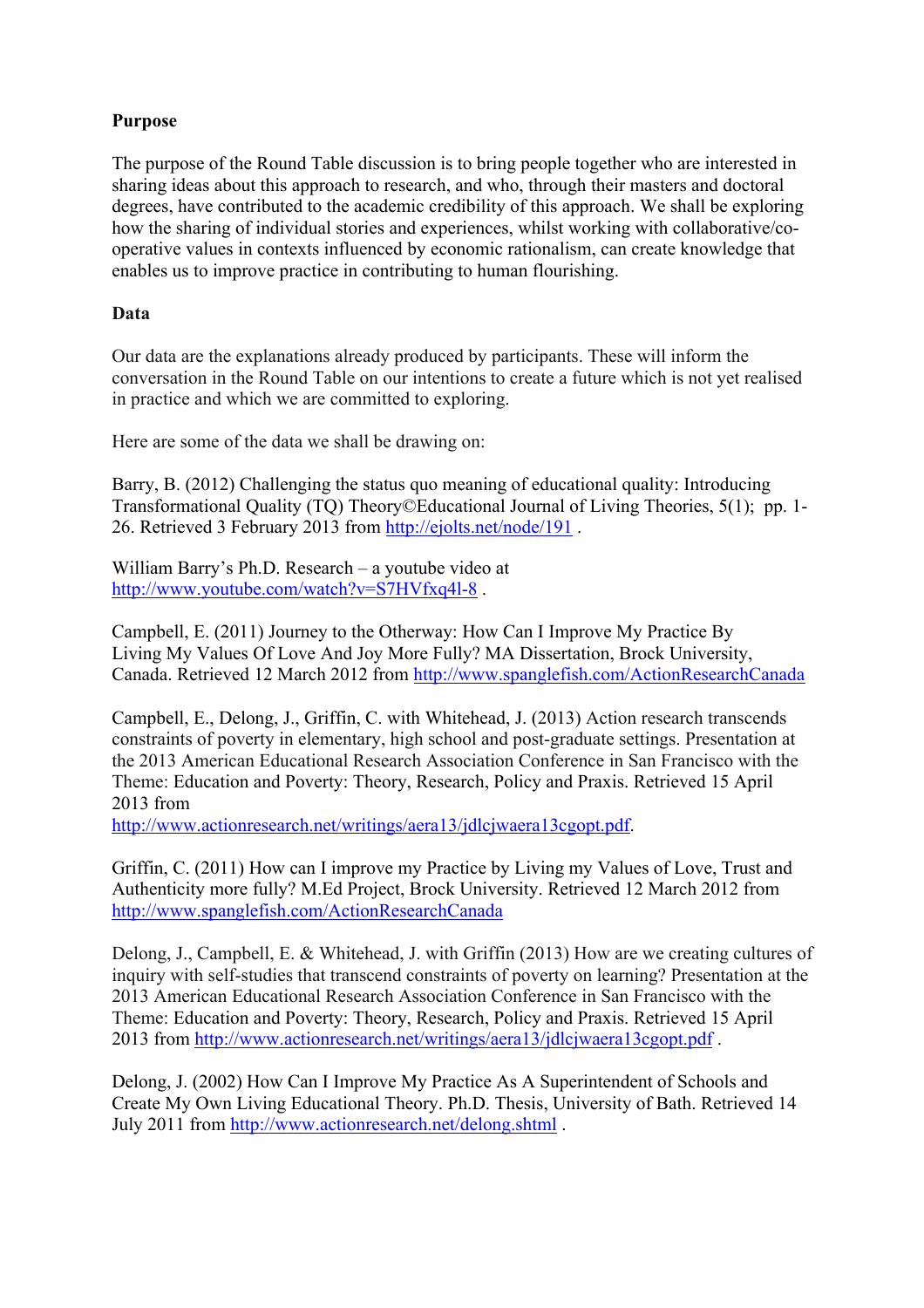Hutchison, S. (2012) My gift of authenticity as a leader. MA unit on Gifts and Talents in Education, Liverpool Hope University. Retrieved 20 February, 2012 from <http://www.actionresearch.net/writings/module/shmastersgiftsandtalents.pdf>

Hutchison, S., Harrisson, N, & Walton, J. (2013) Using a living theory approach to action research to develop authenticity as an organisational leader. A paper presented at the 2013 Conference of the American Educational Research Association in San Francisco 27 April – 1 May 2013. Retrieved 15 April 2013 from

<http://www.actionresearch.net/writings/aera13/shnhjwaera13.pdf>

Walton, J. (2011a) A living theory approach to teaching in higher education, *Educational Action Research,* 19: 4, 567-578.

Walton, J. (2011b) A collaborative inquiry: How do we improve our practice with children? Educational Action Research, 19:3, 297-311.

Walton, J. (2011c) How do we, individually and collectively, integrate research and practice to improve the wellbeing of children? Action Research, Action Learning Journal, Vol 17, No. 1, pp. 65-91.

Walton, J.(2008) Thesis, Ways of Knowing: Can I find a way of knowing that satisfies my search for meaning? Ph.D. Thesis, University of Bath.

Whitehead, J. (1999) How Do I Improve My Practice? Creating A Discipline Of Education Through Educational Enquiry. Ph.D. Thesis, University of Bath. Retrieved 3 February 2013 from<http://www.actionresearch.net/living/jackwhitehead2.shtml>.

Whitehead, J. (2013) What could the Action Research Network of the Americas contribute to and learn from the learning of others? A workshop for the Action Research Network of the Americas Inaugural Conference 1-2 May 2013, San Francisco with the theme *The Invention and Re-Invention of Knowledge: Action Research Across the Americas.* Retrieved 15 April 2013 from<http://www.actionresearch.net/writings/aera13/jwarnawork2013.pdf>

The contents of the current issue of the Educational Journal of Living Theories (EJOLTS) can be accessed from<http://ejolts.net> . The archives can be accessed from <http://ejolts.net/archive>

#### **Contribution to knowledge**

The stimulus for this round-table is to produce an edited text of a similar significance for the Growth of Educational Knowledge to the 1970 edited text on Criticism and the Growth of Knowledge from a 1965 Symposium on the work of Thomas Kuhn. It will be shown how both Creativity and Criticism are included in the Growth of Educational Knowledge from researching one's own practice that is intended to enhance the flow of values that carry hope for the future of humanity. The above data, brought to the Panel, will be analysed to show how researching one's own practice can advance knowledge of education, promote scholarly enquiry related to education, encourage the use of research to improve practice and to serve the public good. In particular the analysis of the data will draw a clear distinction between education and educational research. The analysis will include some educational implications of recent pressures in both the American and Educational Research Associations to strengthen the presence of education researchers.